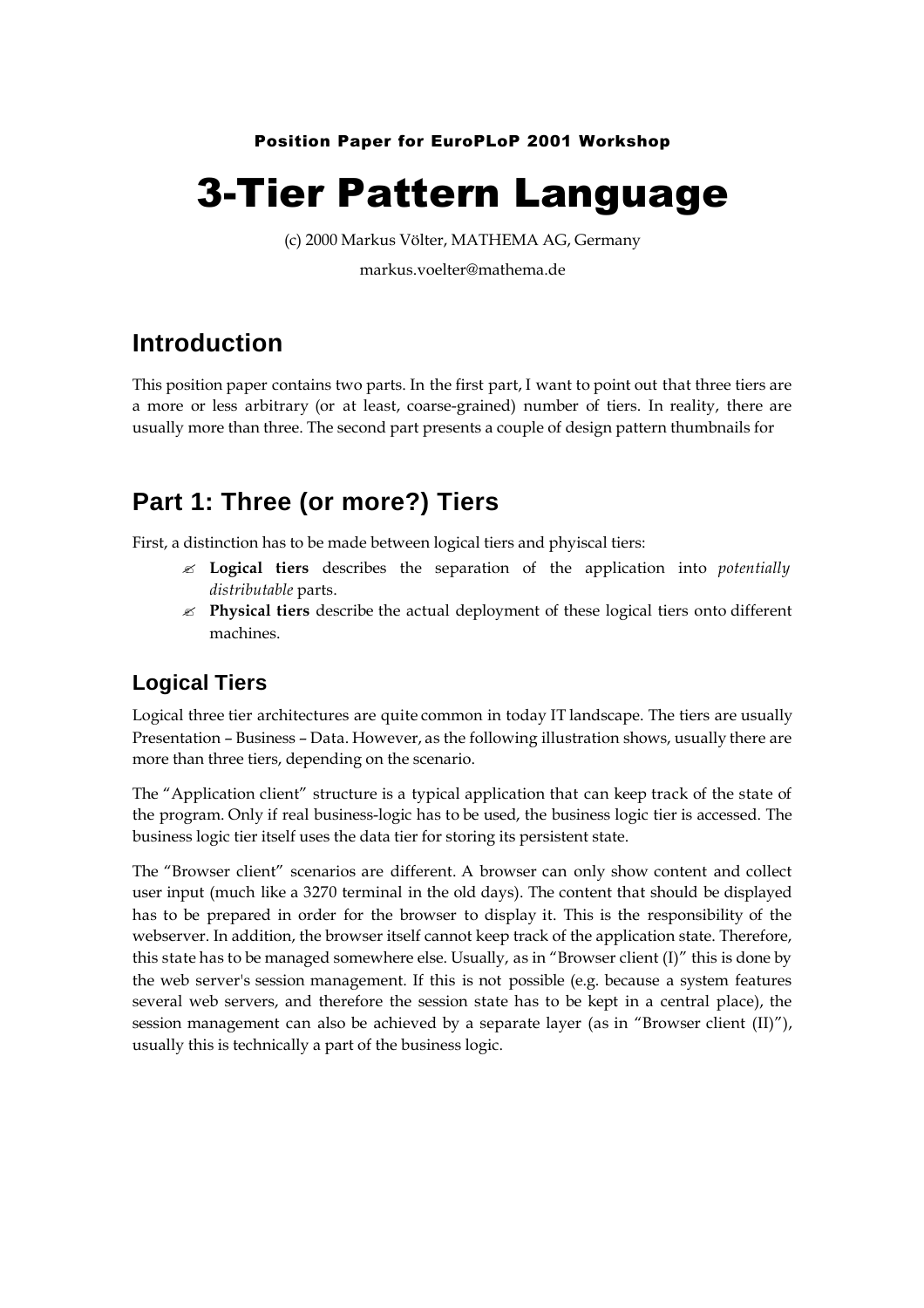

## **Phyiscal Tiers**

To simplify some technical aspects such as load-balancing or failover, deploying typical three (or more?) tier applications is usually done using the following phyisical tiers.



In the illustration, the system is partitioned in several ways:

- $\mathcal{L}$  The static HTML content is provided by "normal" web servers.
- $\&$  Dynamic content is forwarded to web application servers which directly access a database for catalog data, user preferences, etc, usually for read-only access. They also manage sessions.
- $\mathcal{L}$  Whenever interactive business logic is needed, the web application servers use business object servers in the next layer, which in turn access the databases or legacy systems.

This configuration ensures that the load is handled as early in the system as possible. The BO (Business Object-) servers are only accessed when they are really needed, this is also true for the web application servers. As a consequence, each of the layers can be scaled individually according to the usage profile encountered in real life.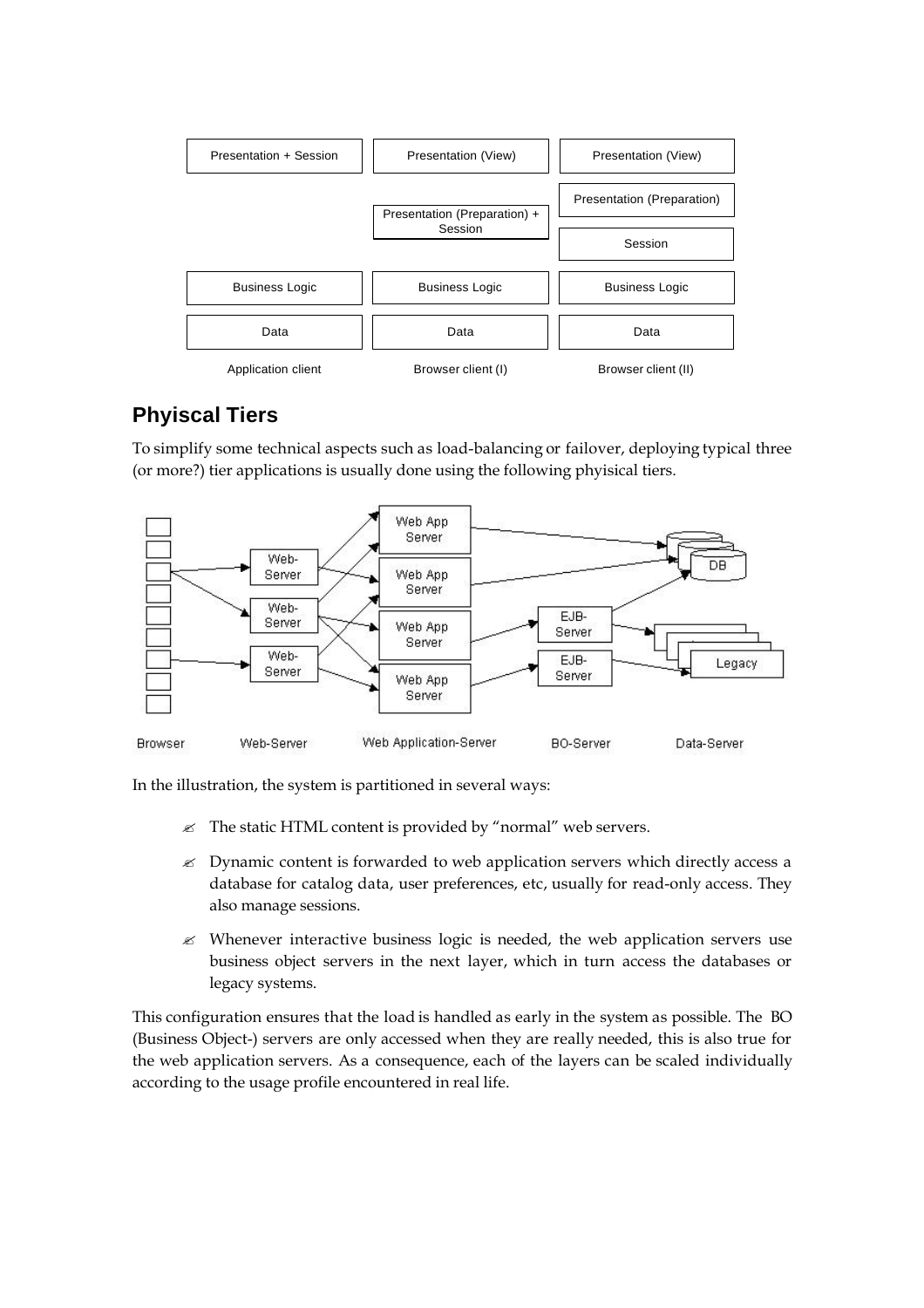# **Part 2: Business Layer patterns**

The business layer of a 3 Tier System is usually implemented using a *Component Architecture*. While, for reasons of brevity, we cannot describes the characteristice in detail (these details are in [1] and [3]) a rough overview chart should at least give some hints for people who have been working with these kinds of systems:



Based on such an architecture, applications can be built. Over time, several patterns have emerged for building these kinds of applicatios. They are described in [2] and [3], and we will present a collection of *thumbnails* to give you an idea. Some of these patterns are specific to the EJB component model, but they can be applied to other architectures, too.

### **Session Bean Façade**

Usually the access to Business Entities require that certain methods must be called in some defined order or within the same transaction. Also methods of some Entities Beans might only make sense in conjunction with other Entity Beans. However, you cannot define that a transaction should span multiple methods of an Entity Bean or different Entity BeanS.

**Therefore:** Provide a SESSION BEAN FAÇADE i.e. a Stateless Session Bean that accesses Entity Beans. As both Components are located on the server only server internal communication takes place and no network overhead will occur. In addition, one operation in the Stateless Session Bean might call several methods on different Entity Beans. A transaction can then span all methods called on the Entity Beans. Avoid direct access of Entity Beans whenever possible.

### **Type Manager**

Entity Beans provide concurrency synchronization, pooling, and an extensive lifecycle management. These features impose some performance penalty. For applications, where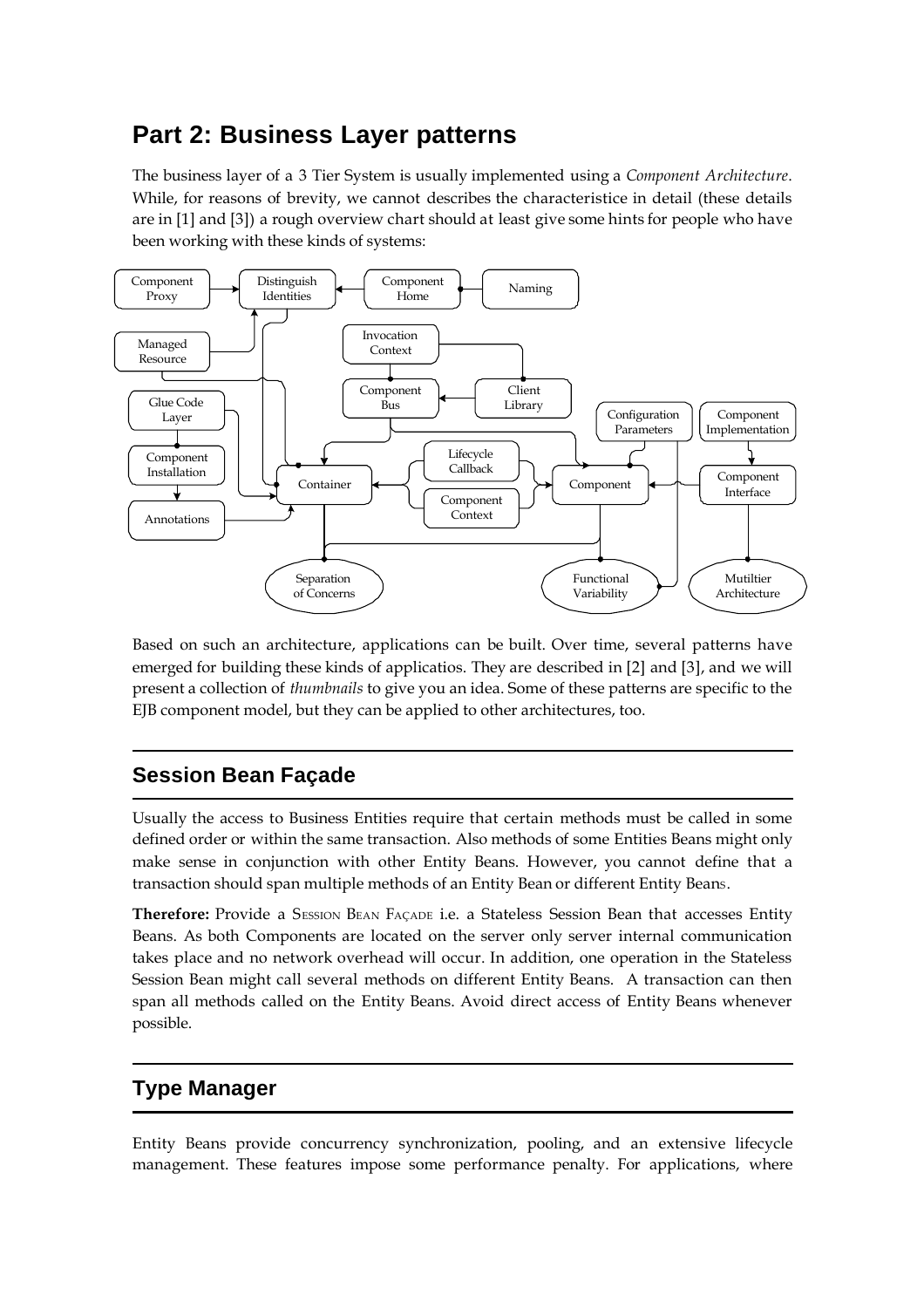many clients access a set of entities concurrently and these additional features are used, the performance penalty is acceptable.

However, in systems where these features are not required, Entity Beans don't deliver optimum performance. This is particularly true for highly concurrent read access to your data.

**Therefore:** Do not use Entity Beans to represent the records in the database. Instead use a SESSION BEAN to work directly on the entities in the database. Use VALUE OBJECTS to represent the data in each call, together with the PRIMARY KEY to identify the entity to which the operation should apply.

#### **Event Listener**

You don't want to have is mutual, or circular, dependencies because this has very bad consequences regarding maintenance and deployment, and it reduces the reusability of the COMPONENTS. Dependencies should always be unidirectional only – resulting in a "layered system" [POSA]. In layered systems dependencies exist only in one direction, namely from higher to lower layer. Lower layers are never allowed to directly access higher layer. But then, how do you communicate information from lower layers to higher layers?

**Therefore:** Ensure that direct dependencies exist only in one direction. In this direction, use direct method invocations. For the way back, use event-like communication based on a generic event-receiver interface. Receivers of events register with the producer. Receivers are notified if an event is published.

#### **Business Component**

It is often hard (and sometimes conceptually impossible) to "press" the complete functionality for a requirement into one EJB. Thus, you end up with a set of EJBs which are always used together as a group. However, there is no "formal" grouping for these COMPONENTS, and clients have a hard time because they have to operate on many instead of one COMPONENT.

**Therefore:** Use an abstraction called a BUSINESS COMPONENT which consists of several EJBs internally. Distribute and release the COMPONENTS always as one "subsystem". Provide a Facade COMPONENT [GoF] which servers as the single access point to the whole business component, simplifying client access. This facade might use WEAKLY TYPED INTERFACES to simplify reuse and integration.

### **Value Object**

Each call to an Entity Bean takes a relatively long time. This is because a remote invocation is necessary and expensive. Also for every call of a beans operation the CONTAINER has to check security and transactional settings. So many invocations of getter operations are therefore inefficient.

**Therefore:** Add an additional class which contains all the attributes you want to get at the same time. Also add a FACTORY method to your bean that returns an instance of the new class that holds all the data. This is a so called VALUE OBJECT. Whenever you need to retrieve all the